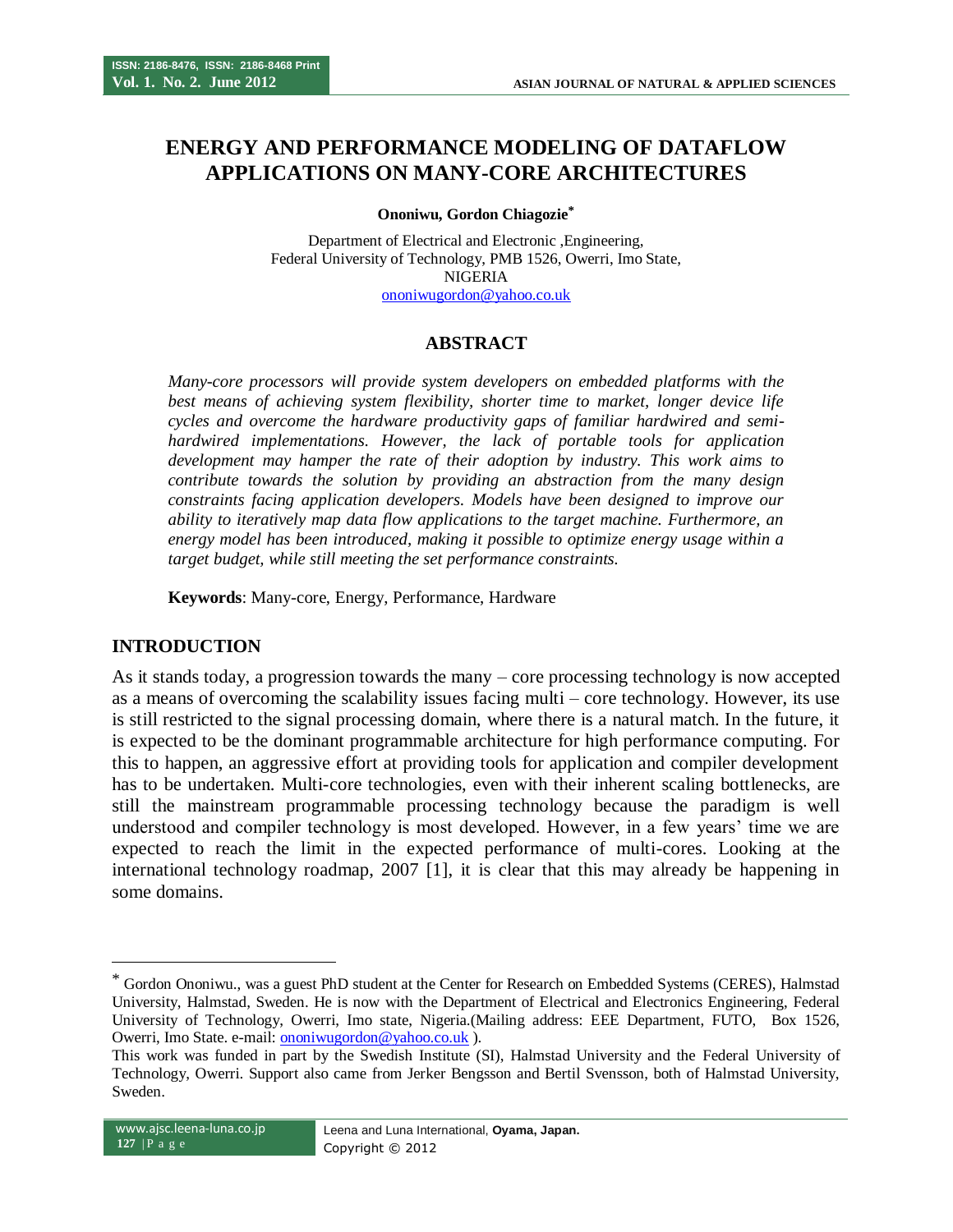This work argues for improved tools on many-core architectures through the continuous advancement in languages and compilers. Even in the signal processing domain, a lot of effort is still needed. One such effort targets the efficient allocation of parallel hardware resources through the provision of improved heuristics.

For real time systems, there is also the need to provide the compiler with performance feedbacks that will make it easier to develop applications that meet specified timing constraints, thereby improving developer productivity and reducing time to market constraints.

Real time systems provide us with a unique opportunity, because the correctness of the task depends on both the functional and non-functional properties of the application. Existing compilers are not adequate because they mostly target only the functional properties. When a feedback is obtained early in the development circle, adjustments can be made without wasting time needlessly.

We are not only interested in performance properties but argue that energy, another non – functional property, should also be targeted by the compiler. The reason for this is not farfetched. Energy has always been a mainstream issue when discussing embedded systems. However, the overbearing nature of the discussion now means that domains well outside the embedded systems industry now regard energy efficiency as a main stream issue. Almost all the recent hardware developments incorporate extensive energy saving features that can only be maximally utilized when targeted by the compiler.

This work provides a tool which is unique in the sense that it targets performance and energy, but is also a product of countless effort by researchers over the years that has resulted in better models of computation, languages and compiling technology for dataflow applications on multi – processing and chip multi – processing platforms. One such tool [2] has been enhanced by our work to take dynamic speed and power scaling into account since this is a feature that is common to recent hardware developments. We focus on using synchronous data flow (SDF) [3] models to describe the application, given the fact that SDFs are very suitable for modeling signal flows, especially since the schedule is determined in advance of the run time environment. We aim to model the dynamic nature of the processing that is involved, providing a means of studying the run time behavior of the application.

In this paper, we discuss the set of models that make up the tool; the graph based intermediate representation (IR) which maps the modeled application to the target machine, the enhancements made to target processors with speed and voltage scaling capabilities and the nature of the abstract interpretation that is used to provide a feedback to the application developer (could also provide a feedback to an auto tuner). We also present the power model which gives the abstract interpreter the ability to provide energy estimates based a particular mapping on a per core basis.

It is important to note that the tool does not aim at providing a circle accurate simulation of the processing; rather its function is to guide the programmer on how to optimize the mapping in order to minimize resource use and still meet up with the end to end latency requirement of that application.

# **RELATED WORK**

Sheduling techniques for dataflow graphs on parallel processing platforms has been extensively researched in the last 30 years. Effort has either concentrated on mapping task graphs to recourses or maximizing throughput by iteratively adjusting the schedule or both.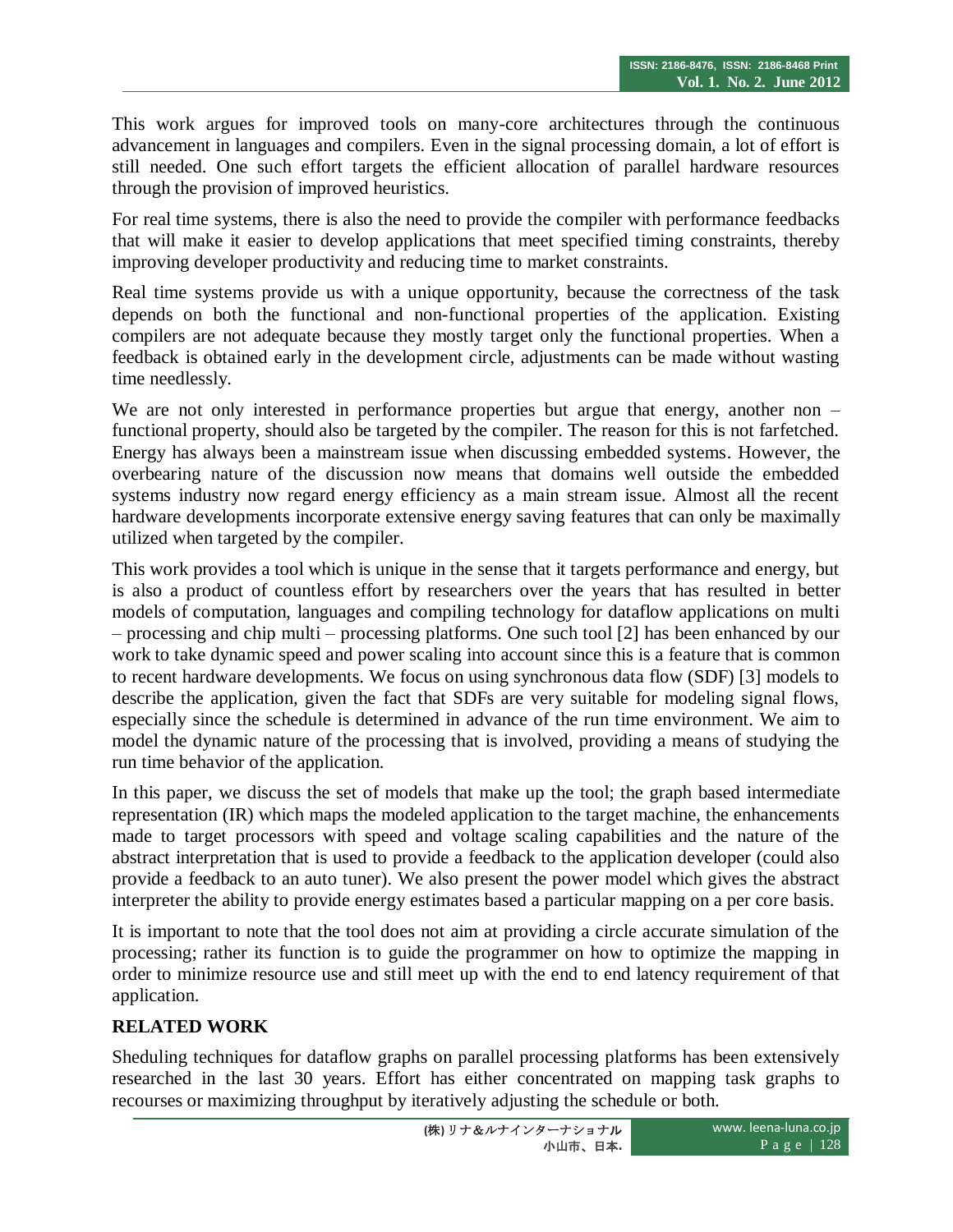Bokhari [4] developed an algorithm for mapping dataflow task graphs onto a linear array of processors while Sih and Lee [8] proposed an algorithm which is a single step heuristic that takes inter – processor communication overhead into account during clustering. This algorithm aimed at producing a feedback for iteratively tuning the schedule.

On the other hand, Banerjee et al. [5] developed a throughput maximizing scheme using a twostep method in which the first step used an iterative scheduling algorithm to determine the tradeoffs between clustering and parallelism. In the next step, the granularity was determined through an iterative refinement technique.

Others have approached the problem by attempting to find a schedule that satisfies a timing or throughput constraint. Examples can be seen in the work of Choudhry et al. [6] and Aiken and Nicolau [7]. Both have decomposed the graph into serial and parallel sections and found optimal assignment of processors to these sections so that the response time is minimal for a given throughput constraint.

Similar to this work, Bengtsson and Svensson [8] have used a two-step strategy which is independent of each other. The first step consists of clustering and the second step consists of scheduling the clusters on the processor. However, while they clearly target performance as a means of tuning the schedule, we have increased the scope to include both performance and energy as the basis for iteratively improving the schedule.

### **IMPLEMENTATION**

In this section we present the model set which consists of an application model which describes the processing requirements of the application, an energy model which computes the energy consumed in carrying out the task based on the particular many-core machine and a machine model that describes the memory and computational resources of the many-core processor. However, we first give brief notes on the target processor and application for a deeper understanding of the assumptions that have been made in order to make this work manageable and realizable.

#### **THE TARGET PROCESSOR**

The target processor will be an array – structured multiple instruction, multiple data (MIMD) type machine with homogeneous tightly coupled cores. We assume that it is implemented on a Complementary Metal Oxide Semiconductor (CMOS) circuit. We also assume that this processor is capable of performing dynamic speed and voltage scaling (DVS) on a per – core basis. This means that the cores will be modeled with a local clock that is timed with reference to the global system clock. Also, we only consider a distributed memory architecture where all the cores are in control of their own local memory space. This allows them to take advantage of the locality of data that is typical with the data flow domain.

The network of cores is implemented on a mesh structure which provides a decentralized but transparent communication scheme. This makes it easier to predict communication timing and notice its effects on end to end latency constraints.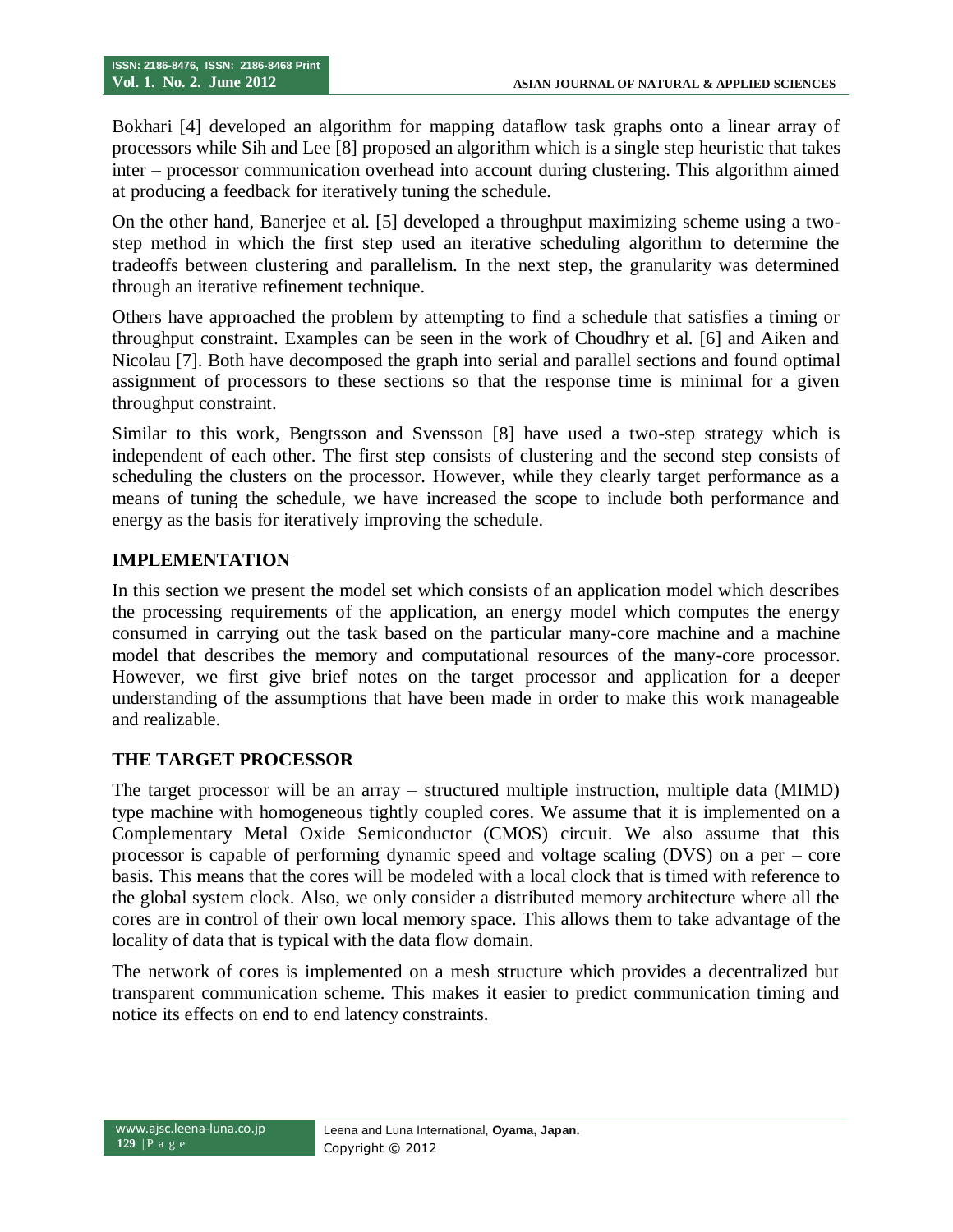# **APPLICATION MODEL**

The synchronous data flow (SDF) model of computation is used to model the application. It is made up of a network of actors which are blocks of computation, and communication channels which are the only means of communicating between actors. Actors fire as soon as there is enough data or tokens consumed from the communication channel, therefore, the whole process is data synchronized. For a more detailed description of SDFs and their firing properties, see [3].

Just as in [2], each actor is represented by a tuple  $\langle r_p, r_m, R_s, R_r \rangle$ 

Where

- $r_p$  is the worst case execution time for the block of code in the actor.
- $\bullet$  r<sub>m</sub> is the requirement on local memory in words.
- $R_s = [R_{s1}, R_{s2}, R_{s3}, \ldots, R_{sn}]$

It is a sequence where  $R_{si}$  is the number of words produced on channel i each firing.

•  $R_r = [R_{r1}, R_{r2}, R_{r3}, \ldots, R_{rn}]$ 

It is a sequence where  $R_{rn}$  is the number of words received from channel j each firing.

Because we are not interested in making a cycle accurate simulation of the processing, we make use of worst case estimates on time and memory requirements.

# **MACHINE MODEL**

The machine model is made up of a set of parameters that describe the common resources of the machine. It is at the core of the tools portability. All a user needs do is set the parameters according to the machine that is being modeled. These parameters are used to define abstract performance and energy functions that are used to compute the cost of various configurations of the application. The machine model as described in [2] is given by;

 $M = \langle (x, y), p, b_g, g_w, g_r, o, s_o, s_l, c, h_l, r_l, r_o \rangle$ 

**Where** 

- x, y are the number of rows and columns of cores. They describe the exact location of the core in the processor array.
- p is the processing power (instruction throughput) of each core, in operations per clock cycle.
- $\bullet$  b<sub>g</sub> is global memory bandwidth, in words per clock cycle.
- $\bullet$  g<sub>w</sub> is the penalty for global memory write, in words per clock cycle.
- $g_r$  is the penalty for global memory read, in words per clock cycle.
- is the software overhead for initiation of a network transfer, in clock cycles.
- s<sup>o</sup> is core send occupancy, in clock cycles, when sending a message.
- $\bullet$  s<sub>l</sub> is the latency for a sent message to reach the network, in clock cycles.
- c is the bandwidth of each interconnection link, in words per clock cycle.
- $\bullet$  h<sub>l</sub> is network hop latency, in clock cycles.
- $\bullet$  r<sub>l</sub> is the latency from network to receiving core, in clock cycles.
- $r<sub>o</sub>$  is core receive occupancy, in clock cycles, when receiving a message.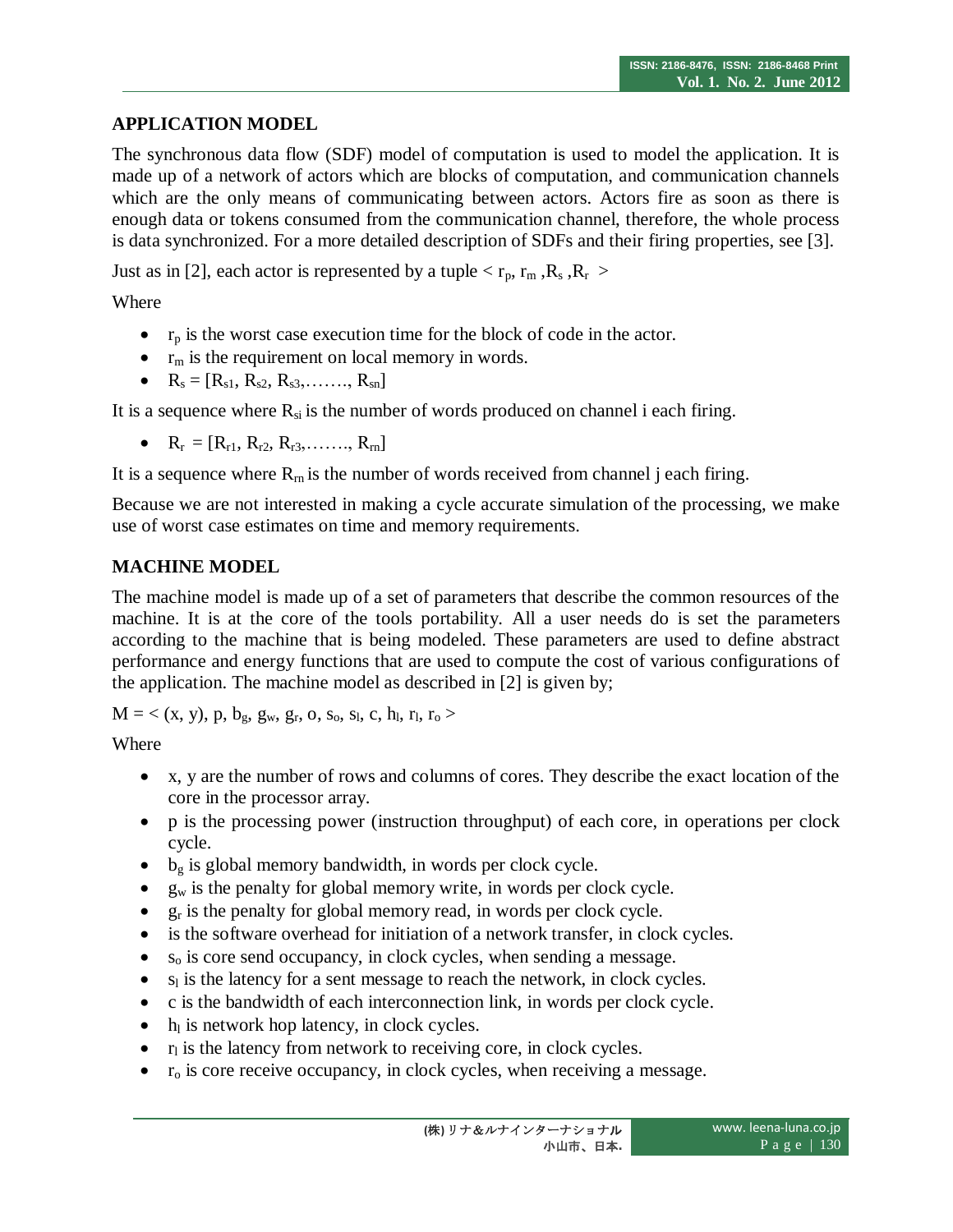In order to model the concept of local timing for the cores, we have included more parameters;

- sf stands for scaling factor, and is used to determine the speed of the core with reference to the global operating frequency of the machine. Sf<sub>i</sub>  $\varepsilon$  SF where I corresponds to the number of the core as can be determined by the cores x, y coordinates.
- f denotes the maximum operating frequency at which a core can operate.
- $\bullet$  w<sub>l</sub> is the average wire length between cores.
- $\bullet$  I<sub>Leakage</sub> is the leakage current per core.

## **PERFORMANCE FUNCTIONS**

F is a set of abstract functions describing the performance of computations, global memory transactions and local communication:

 $F(M) = \langle t_p, t_s, t_r, t_c, t_{gw}, t_{gr} \rangle$ 

Where

- $\bullet$  t<sub>p</sub> is a function evaluating the time to compute a list of instructions.
- $\bullet$  t<sub>s</sub> is a function evaluating the core occupancy when sending a data stream.
- $\bullet$   $t_r$  is a function evaluating the core occupancy when receiving a data stream.
- $\bullet$  t<sub>c</sub> is a function evaluating network propagation delay for a data stream.
- $\bullet$  t<sub>gw</sub> is a function evaluating the time for writing a stream to global memory.
- $\bullet$  t<sub>er</sub> is a function evaluating the time for reading a stream from global memory.

The value for each of the performance functions can be derived from the machine parameters as follows:

**Compute:** The time required to process the computation of a list of instructions is given as:

 $t_p(r_p, p) = [r_p/p]$ 

which is a function of the requested number of operations  $r_p$  and core processing power p. To calculate  $r_p$ , we count all instructions except those related to network send- and receive operations.

**Send:** The time required for a core to issue a network send operation is expressed as

$$
t_s(R_s, o, s_o) = [P_s \text{}/\text{framesize}] \times o + P_s \times s_o
$$

Send is a function of the requested amount of words to be sent,  $R_s$ , the software overhead o when initiating a network transfer, and send occupancy  $s<sub>o</sub>$ . The framesize is a machine specific parameter however; we use a setting of 8.

**Receive:** The time required for a core to issue a network receive operation is expressed as:

 $t_r(R_r, o, r_o) = [R_r/\text{framesize}] \times o + R_r \times r_o$ 

The receive overhead is calculated in a similar way as the send overhead, except that parameters of the receiving core replace the parameters of the sending core.

**Network Propagation Time:** This is expressed as

 $t_c$  (R<sub>s</sub>, d, s<sub>l</sub>, h<sub>l</sub>, r<sub>l</sub>) = s<sub>l</sub> + d(x<sub>s</sub>,y<sub>s</sub>,x<sub>d</sub>,y<sub>d</sub>) + h<sub>l</sub> + n<sub>turns</sub> + r<sub>l</sub>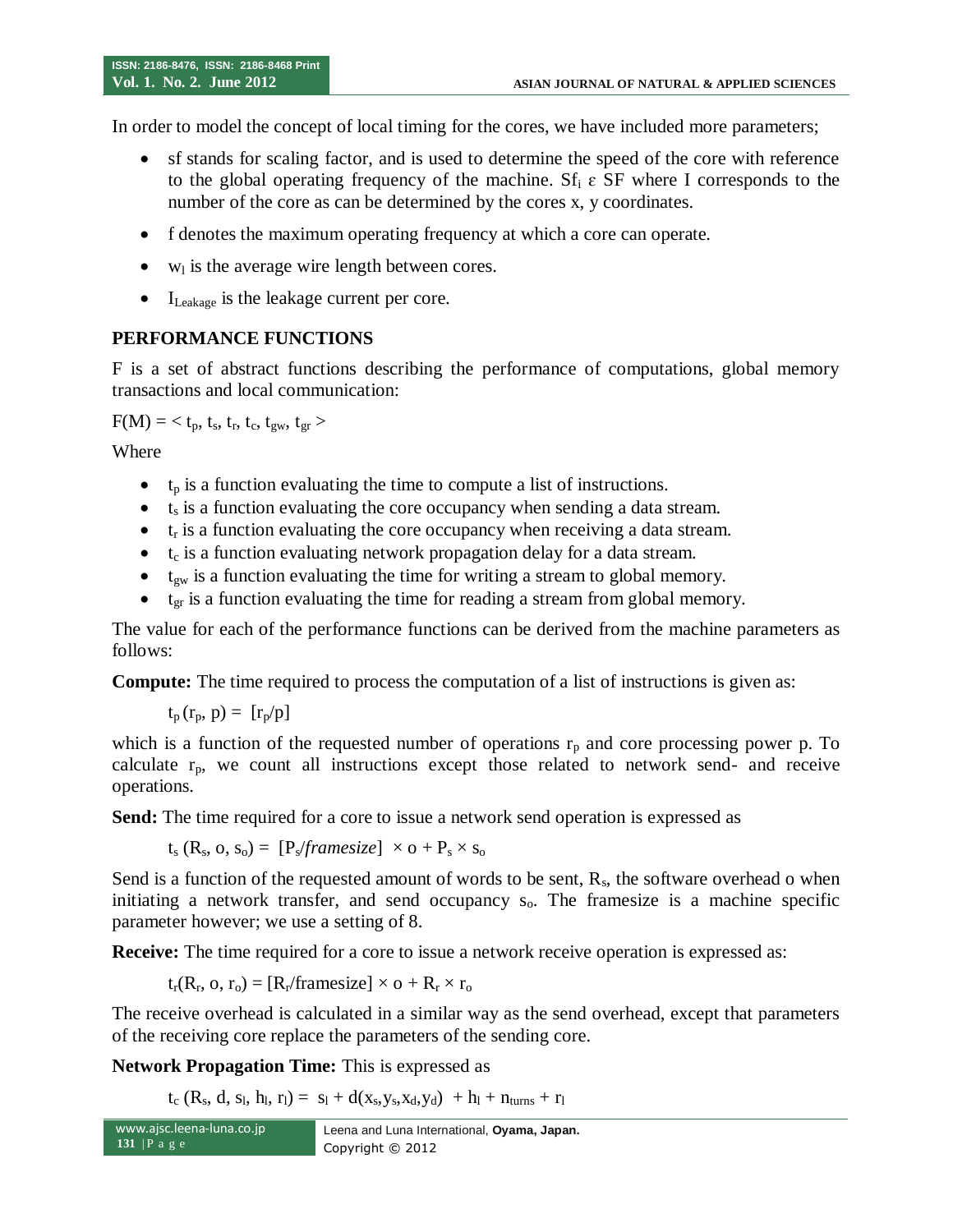Where  $s_1$  and  $r_1$  represent the injection and extraction latency respectively, while  $d(x_s, y_s, x_d, y_d)$ and  $h<sub>l</sub>$  represent the number of network hops and network hop latency respectively.  $d(x<sub>s</sub>,y<sub>s</sub>,x<sub>d</sub>,y<sub>d</sub>)$ is determined from the source and destination coordinates as  $|x_s - x_d| + |y_s - y_d|$ . Routing turns add an extra cycle which is captured as  $n_{\text{turns}}$  and is calculated using the source and destination coordinates.

**Streamed Global Memory Read:** This the propagation time when streaming data from the global memory to a receiving core. It is expressed as

$$
t_{gr}=r_l+d(x_s,y_s,x_d,y_d) \hspace{0.2cm} x \hspace{0.2cm} h_l+n_{turns}
$$

**Streamed Global Memory Write:** This the propagation time when streaming data to the global memory from a sending core. It is expressed as

$$
t_{gw} = r_l + d(x_s, y_s, x_d, y_d) \times h_l + n_{turns}
$$

### **ENERGY MODEL**

Power is the rate at which a system performs its work and energy is the work performed over a period of time. In a processor, power is the rate of consumption of electrical energy and energy is the sum total of all the electrical energy consumed over the entire period.

$$
P = W/T
$$

$$
E = P * T
$$

E, P, W and T are the Energy, power, amount of work and time interval respectively.

In order to model the power consumed in the processor, we choose to approach the problem from two angles. First, model the power consumed by the cores and then separately provide a model of the power consumed by the interconnection network. A combination of the two will provide us with a model for the power consumed in the processor at a given point in time.

We estimate the power consumed by the entire many-core processor to be the sum of the dynamic power produced due to switching activity in the cores and also along the interconnection network when it is toggled, the short circuit current power which occurs during gate signal transitions, and the power that results from leakage current. Therefore

 $Power = P_{dyn} + P_{short} + P_{Leakage}$ 

We can neglect the short circuit power because it is usually insignificant when compared to the rest.

Therefore,

Power ~  $P_{dyn}$  +  $P_{Leakage}$ 

### **Core Power Consumption**

 $P_{dyn} \sim bC_{Eff} V^2 f$ 

Where b is an activity factor which relates to the rate of 0/1 transitions that occur within core,  $C_{\text{Eff}}$  is the effective cumulative capacitance, V is the base supply voltage and f is the clock frequency.

 $P_{\text{Leakage}} = VI_{\text{Leakage}}$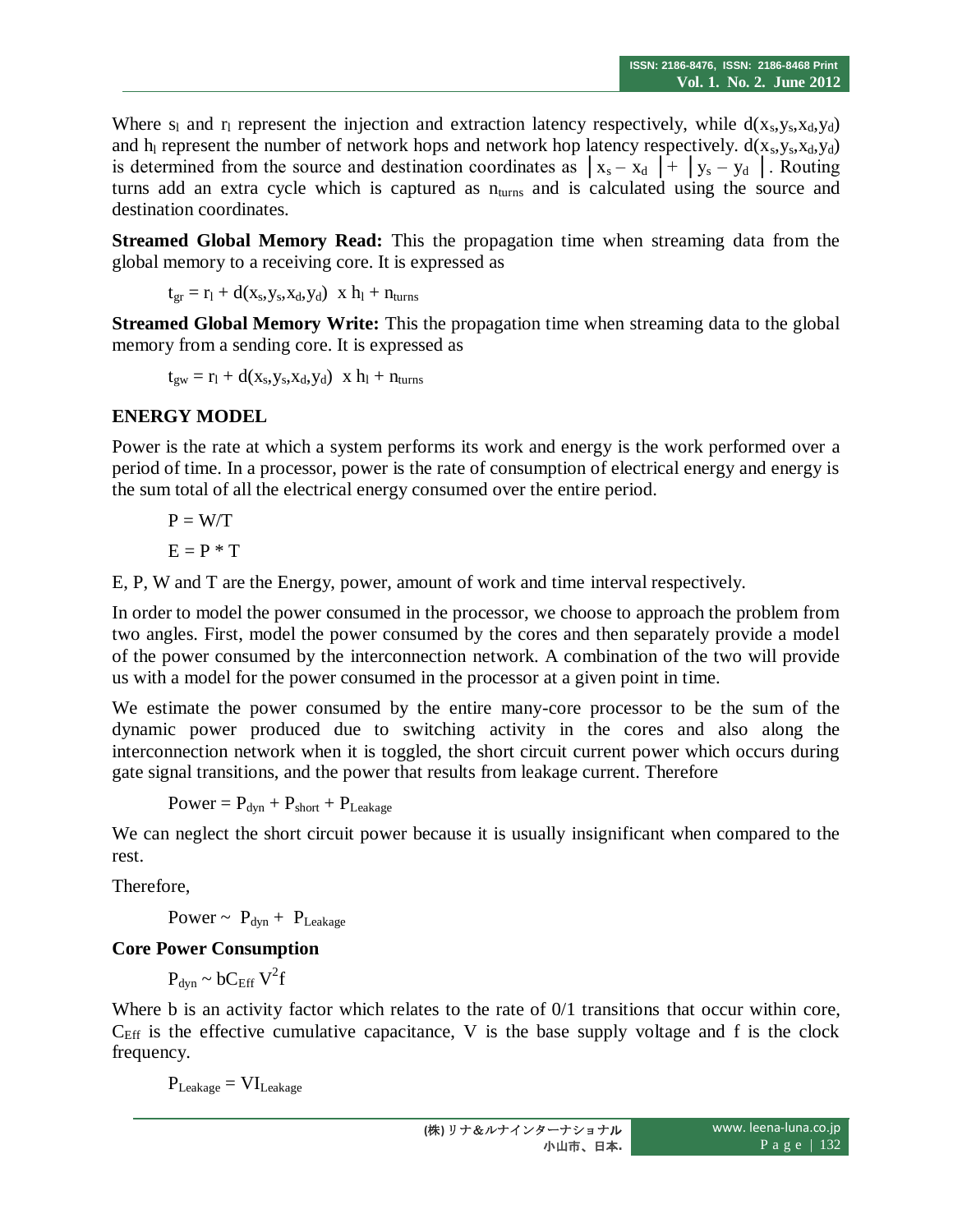Leakage power is also known as idle power or static power. It takes place when the processor is both in its idle and active states. It's as a result of the constant leakage of current from the transistors that make up the circuit even when the transistors are not switching.

Therefore,

Power ~  $bC_{\text{Eff}} V^2 f + VI_{\text{Leakage}}$ 

### **INTERCONNECTION NETWORK**

J. Hu et al. [9] proposed a model for evaluating the power consumption of the interconnection network based on the concept of the bit energy metric  $(E_{bit})$  which is defined as the average energy consumed when one bit of data is transported through the interconnection network, from one point A to another point B.

$$
E^{AB}_{\text{bit}} = n_{\text{hops}} \times E_{\text{Sbit}} + (n_{\text{hops}} - 1) \times E_{\text{Lbit}}
$$

Where  $E_{Sbit}$  and  $E_{Lbit}$  represent the energy consumed by the switch and the links between the cores.

This model was further developed by Wolkotte et al. , through their work, in determining the exact amount of energy consumed when a bit goes through a router and wires. This is given by,

 $E_{ps} = 0.98 \text{ x N}_{hops} + (0.39 + 0.12 \text{ x wire\_length}) \text{ x (N}_{hops} - 1)$ 

For packet switched networks and

 $E_{cs} = 0.37 \times N_{hops} + (0.39 + 0.12 \times wire\_length) \times (N_{hops} - 1)$ 

For circuit switched networks.

Where N<sub>hops</sub> and wire\_length correspond to the number of rounting turns, and the average wire length between the routers.

### **ENERGY FUNCTIONS**

With this in mind we can now start the process of computing the energy cost of events in the many-core.

The resources of an abstract cored architecture can be described using three tuples, M, F and E. while M is the set of machine parameters that describe the resources of the machine, F is the set of abstract performance functions that can be derived from the machine parameters and E is the set of abstract energy functions describing the energy consumed by atomic operations of the machine as a function of M. Therefore, a many-core processor is modeled by giving values to the parameters of M and by defining the functions F(M) and E (M).

The complete set of E are described as follows:

 $E(M) = \langle e_p, e_s, e_r, e_c, e_{gw}e_{gr}\rangle$ 

- $e_p$  is a function that evaluates the energy consumed when a sequence of instructions is computed at a core.
- $\bullet$  e<sub>s</sub> is a function that evaluates the energy consumed by the core when it prepares to send a stream of data.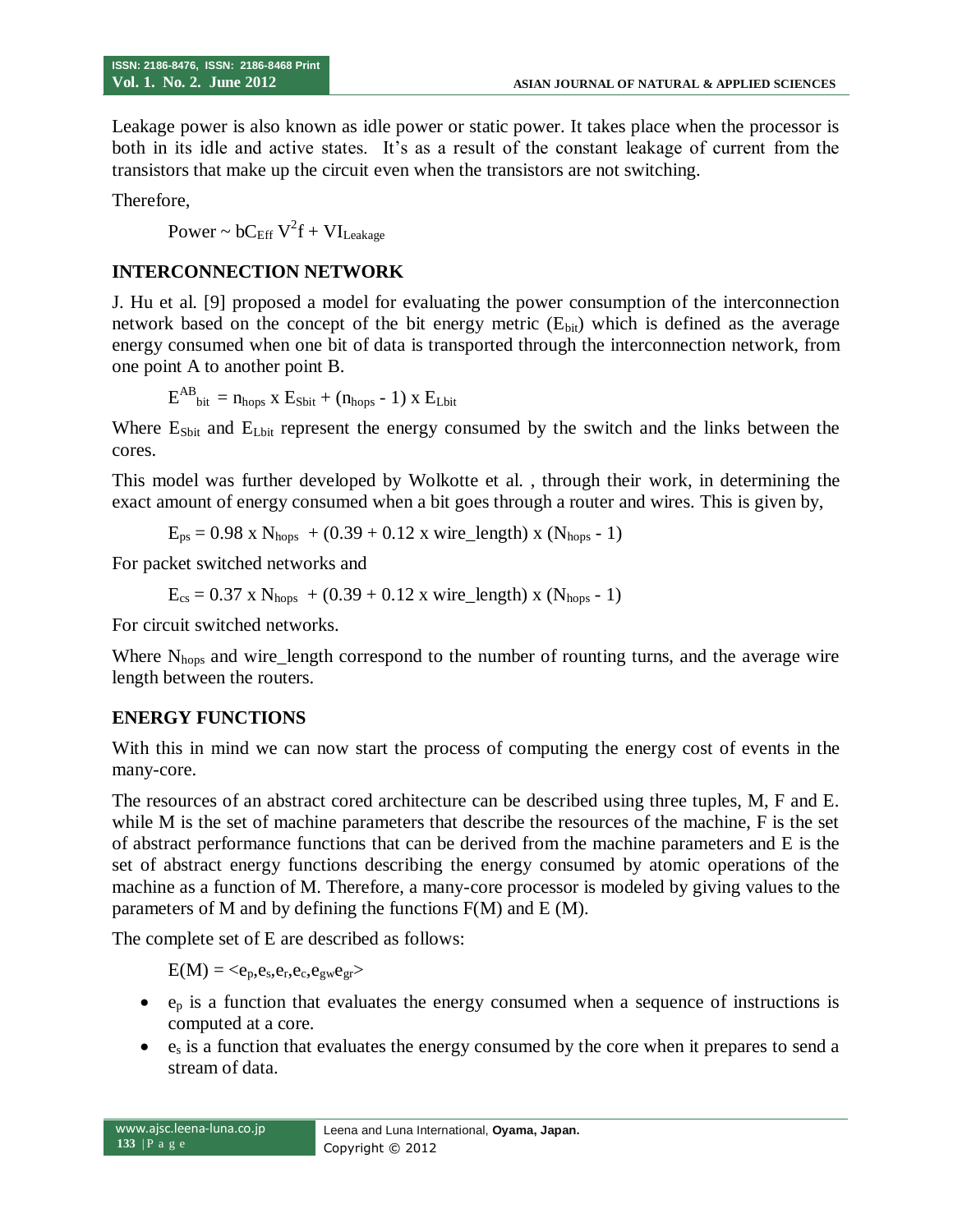- $e_r$  is a function that evaluates the energy consumed by a core as it receives a stream of data.
- $\bullet$   $\cdot$  e<sub>c</sub> is a function that evaluates the energy consumed due to network propagation delays.
- $e_{gw}$  is a function that evaluates the energy cost of writing a data stream to the global memory.
- $e_{gr}$  is a function that evaluates the energy cost of reading a data stream from the global memory.

The value for each of the energy functions can be derived from the machine parameters as follows:

**Compute:** The energy required to process the computation of a list of instructions is given as:

 $e_p(r_p, p, sf, b, CEff, V, f) = [b \times C_{Eff} (sfV^2 f) + VI_{Leakage}] \times (r_p/p)$ 

Where sf is the speed scaling factor, V represents the operating voltage, f represents the core operating frequency,  $p \in M$  represents the core processing power, and b represents the activity factor which is always 1 when the system is active and 0 when it is not switching. I<sub>Leakage</sub>  $\epsilon$  M is a measure of the average leakage current per core.

**Send:** The energy required for a core to issue a network send operation is expressed as

$$
e_s = [bC_{Eff} (s f V^2 f) + VI_{Leakage}] \times t_s
$$

**Receive:** The energy required for a core to issue a network receive operation is expressed as:

 $e_r = [bC_{\text{Eff}} (s f V^2 f) + VI_{\text{Leakage}}]$  x t<sub>r</sub>

**Network Propagation Energy:** This is expressed as

 $e_c = 0.98 \times d(x_s, y_s, x_d, y_d) + [(0.39 + 0.12 \times w_1) \times [d(x_s, y_s, x_d, y_d) - 1]]$ 

where  $w<sub>l</sub>$  is the average wire length between cores

# **INTERMEDIATE REPRESENTATION (IR)**

The IR is a graph representing an SDF application graph, after it has been partitioned and mapped to a specific many-core target. We can use the IR as input to a code generator, in order to configure each core as well as the interconnection network and plan global memory usage. It is also ideal for studying optimizations that can be applied to the stream graph in later stages of the tool. We can then use the IR as input to an abstract interpreter for evaluating the dynamic behavior of the application when executed on the machine.

The IR graph  $G_M^A(V, C)$  is a description of the application A that has been mapped to the abstract machine, M (See [2] for detailed description). V is the set of Vertices and C represents the set of communication channel. During scheduling, the each SDF sub-graph is assigned a core in M. After constructing the IR, each v  $\epsilon$  V and each e  $\epsilon$  E is assigned costs in terms time and also in terms of energy consumed. The costs are calculated from the parameters of M and the functions of F and E.

An abstract interpreter, implemented on the Ptolemy II modeling framework, is used to draw meaningful conclusions from the IR.